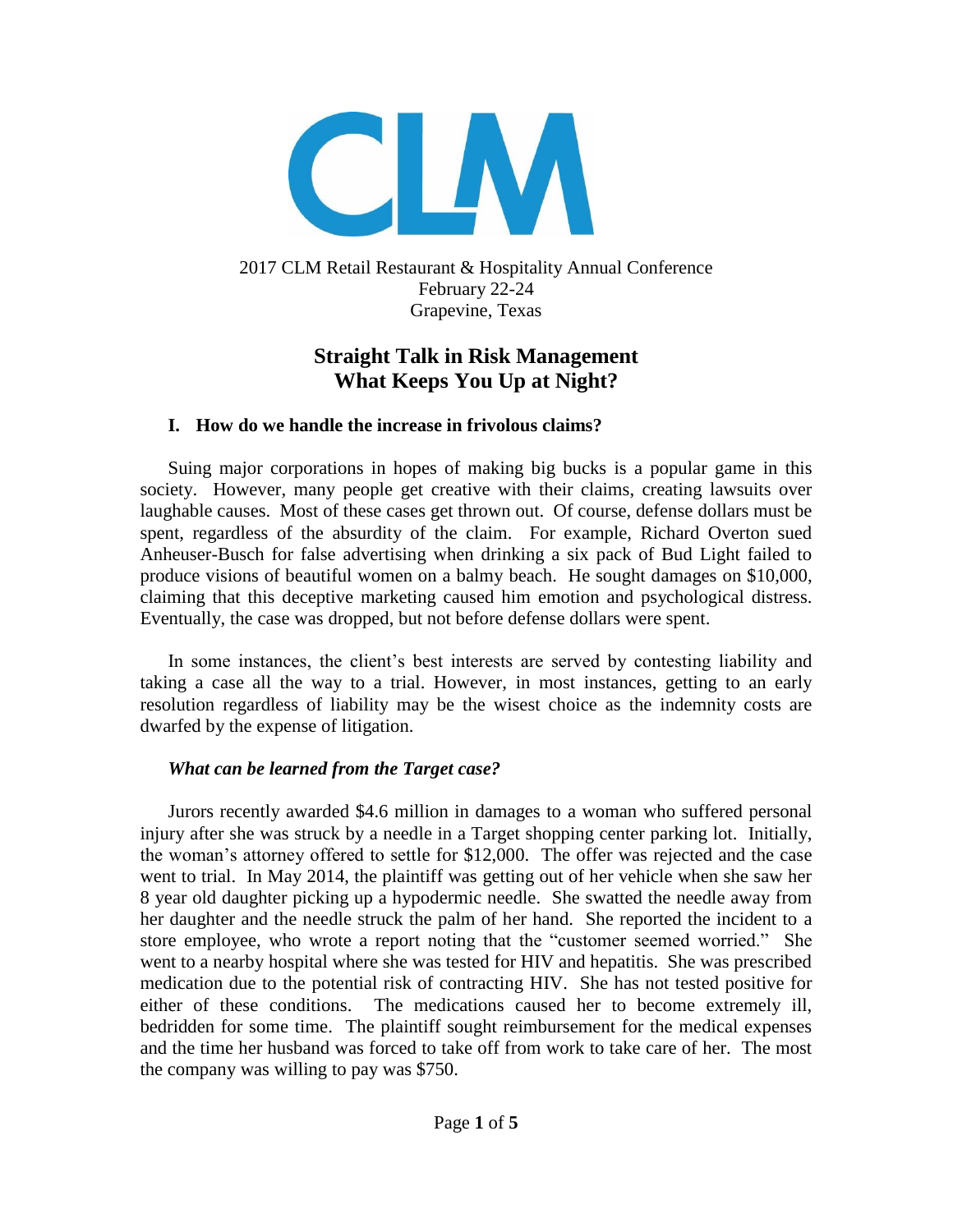The case is on appeal.

What would have been the best way for the retailer to have handled the case before it got to the jury? Negotiate the medical bills and lost wages? Maintain the strong stance of nonliability?

### **II. How do we survive in the world of social media?**

People post a lot of stuff on social media. The world's most popular social networking site have certainly changed over the years, and they will undoubtedly continue to change as time moves forward. Old social networks will die; popular ones will stick around as they are forced to evolve; brand new ones will appear. We have moved on from the dates of MySpace to a social media era now dominated by FaceBook and all sorts of other mobile apps, including SnapChat.

Companies strive to find the balance for successful social content, and often fail. In a classic example of a post gone wrong, this retailer was attempting to post a colorful patriotic explosion, but actually posted the moments following the explosion of the Challenger that killed seven people in 1986. The post was quickly removed and the brand issued an apology. The brand blamed the employee's youth stating, "We deeply apology for today's Tumblr post of the Space Shuttle Challenger. The image was reblogged by one of our international media employees who was born after the tragedy and was unware of the event. We sincerely regret the insensitivity of that selection and the post has been deleted."



But, you can see that the post is never really deleted.

# *Protecting the Brand*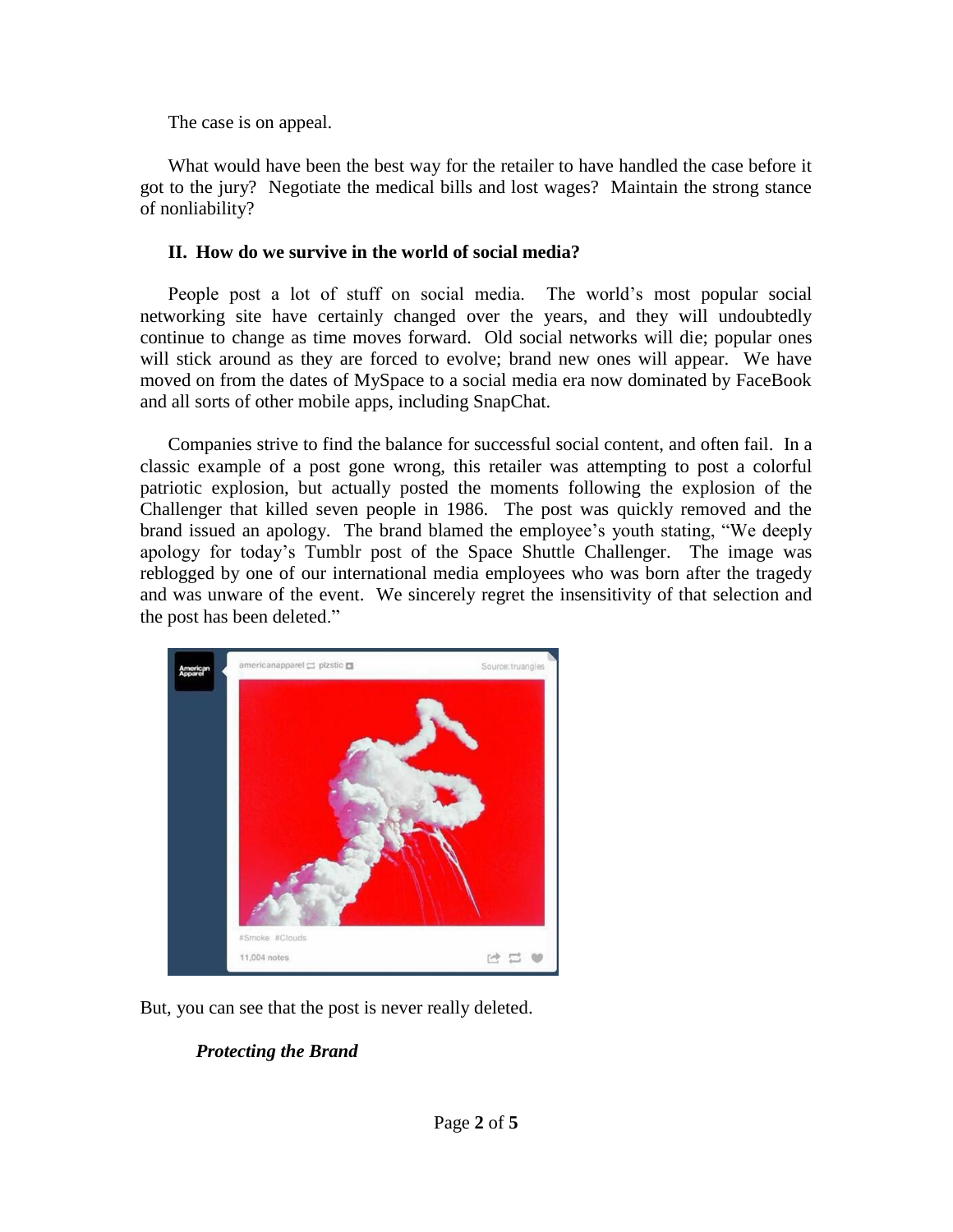There are plenty of reasons to pay attention to social media when it comes to your restaurant stocks. In August, a 20-second video appeared on YouTube and Facebook of a person in a fast food uniform wiping a burger bun on a dirty kitchen floor and preparing it to be served to customers at a Checkers Drive-In restaurant. The video went viral and the company suffered. Managers apologized. The employee was fired. The brief video dominated social media, garnering millions of views. "All the negative attention damaged the restaurant's public perception and pulled the brand's net sentiment down from 58 percent to minus 85 percent during the worst two days of the crisis," according to the big data social analytics firm NetBase's Best Practices Guide.

Conversely, one of the biggest success stories of 2015 thundered through social media when McDonald's Corp. extended its breakfast hours to the entire day. People responded with a 23 percent increase in internet enthusiasm, and the brand reached 5.7 percent growth, its best quarter in four years, which surpassed many expectations.

Some restaurants might even live or die by Yelp reviews. "There are studies that show how a one-star increase in consumer ratings on Yelp can lead to a 5 to 9 percent increase in revenue in terms of performance," says Palash Misra, director at the strategy consulting firm, Stax in Boston. Social media expert Jeremiah Barrett, owner of the digital marketing agency JBC, says he uses Facebook to reach employees of large companies near a chain restaurant's location. "I have data showing social media's direct impact (including a) four-fold increase in loyalty card members, doubling of alcohol sales, with a 1,300-percent return on investment," Barrett says. Many firms are now sifting through billions of social media mentions and taking note of which restaurants win the highest social media mentions. "Applying these findings to our own work, we have discovered that social media can be a powerful leading indicator by which to assess company performance," Misra says. "We found this particularly true for brands that cater to millennials."

### **III. How do I manage all of these claims?**

While the insurance industry is facing challenges, including increased global competition, complex technical environment and increased regulation, the talent gap remains the most critical issue facing the industry. As the current workforce shifts toward retirement, many company risk losing vital institutional knowledge and long established relationships. The ability to attract new talent from colleges and universities has been a struggle. Without an influx of new talent to replace the mature workforce, a significant talent gap is looking for a majority of carriers.

Burnout is a constant concern due to the stressful nature of claim adjusting. The stress is compounded with high caseloads that often involve excessive clerical tasks and pressures to meet regulatory requirements and performance standards. The trend of offering unbundled service and high service contracts has resulted in even more reporting requirements and paperwork for adjusters. Whether the reason for voluntary separate is burnout, salary, a shorter commute or a "once in a lifetime opportunity," the negative effects on the company remains the same.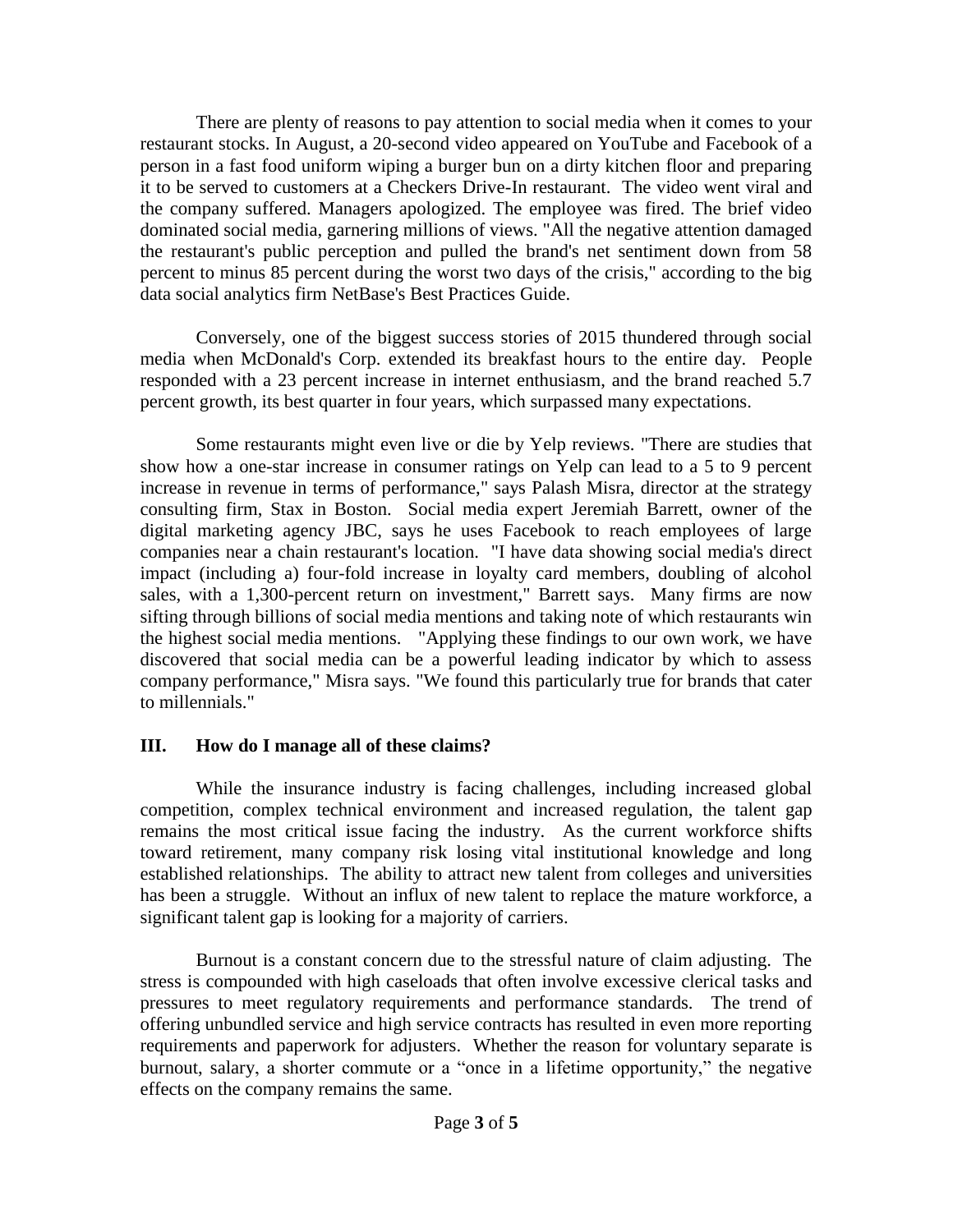Companies are reporting an increase in poor performance by their TPAs and it seems to happen right before claims reviews. The shortage of experienced adjusters is problematic.

A successful relationship with a TPA or adjuster should consist of a degree of trust that the adjuster possesses the expertise to act in the best interests of the client, balanced with the performance oversight and clear communication of the employer's goals and expectations. With the frequent turnover, this is becoming more and more problematic.

### **IV. How does a case of seemingly no liability all of a sudden become a case of liability just because we did not preserve "evidence"?**

Security video footage can make or break a case for a company. For example, when defending a slip and fall case, a video camera might capture a claimant spilling a drink on the floor moments before the claimant falls in that same spill. Video cameras might show a claimant shoplifting minutes before a store's loss prevention officers apprehends the claimant, and the footage can be used to rebut the claim that he or she was improperly detained.

When video footage does not capture an incident the employee who reviews the footage might decide not to keep the footage. When a video shows an incident, the reviewing employee might preserve footage only from the camera that captured the incident and fail to keep the footage form other cameras, or he or she might preserve the footage only of the incident and discard footage from before and after the incident. Although from a logical standpoint, these omissions should have no effect on a case because the discarded footage is irrelevant, a claimant's attorney might assert that a retailer spoliated evidence and that his spoliation prejudiced the claimant's case.

Generally, spoliation refers to the destruction or failure to preserve evidence that is necessary to contemplated or pending litigation. Penalties for spoliation arise in two categories: (1) as sanctions in pending litigation; and (2) an independent cause of action. Sanctions are the most common penalty. When one entity destroys or fails to preserve certain necessary evidence, a court may choose to impose some type of penalty in the suit addressing the substantive claim. An independent claim might be created to obtain damages caused by the destruction of the evidence apart from the substantive cause of action.

For example, a plaintiff's attorney might argue that discarded footage would have shown whether a store employee actually conducted an inspection of the area minutes before the incident. Even if a particulars camera did not capture an incident, a plaintiff's attorney may argue that footage from other cameras would show whether an employee walked through and inspected other areas of the store, which would provide circumstantial evidence abut whether inspections occurred in the area whether the incident happened.